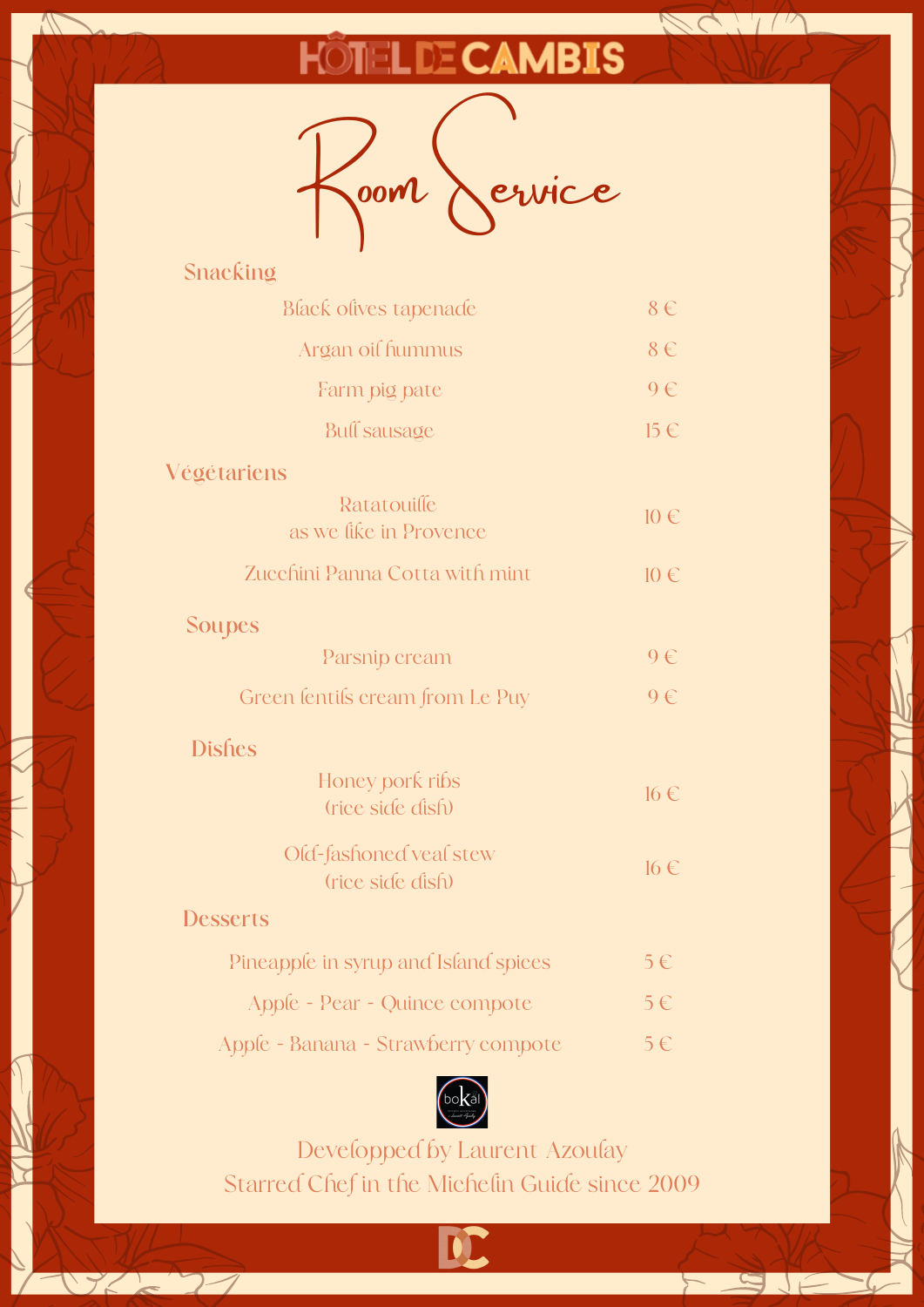

RC. TM

 $\Box$ 

 $\Box$ 

#### White wines

 $\sqrt{2}$ 

| <b>AOP Condrieu</b>      | Domaine François Villard "Grand Vallon"   | 2019 | 90€      |
|--------------------------|-------------------------------------------|------|----------|
| AOP St Péray             | Domaine François Villard "Version"        | 2019 | 42€      |
| <b>AOP Cassis</b>        | Clos Val Bruyère                          | 2020 | 35€      |
| AOP Côte du Rhône        | Vin des Potes "Bloom"                     | 2020 | 25€      |
| <b>AOP Saint-Chinian</b> | Domaine de Cambis "Kalliope"              | 2020 | 38€      |
| <b>IGP Alpilles</b>      | Domaine Fontchêne "Antiques"              | 2021 | 40€      |
| <b>Red wines</b>         |                                           |      |          |
| <b>IGP Alpilles</b>      | Domaine Hauvette "Roucas"                 | 2020 | 60€      |
| <b>AOP Bandol</b>        | Domaine Castell-Reynoard "Coeur de Vigne" | 2015 | 52€      |
| <b>AOP Vacqueyras</b>    | Domaine Montirius "Garrigues"             | 2016 | $37 \in$ |
| AOP Châteauneuf-du-Pape  | Domaine de la Barroche "Signature"        | 2019 | 90€      |
| <b>AOP Cornas</b>        | Domaine Matthieu Barret "Brise Cailloux"  | 2019 | 90€      |
| Vin de France            | Domaine Olivier Mavit "Loulou"            | 2020 | 45€      |
| AOP Saint-Chinian Berlou | Domaine de Cambis "Carnet de Voyage"      | 2018 | 75€      |
| AOP Saint-Chinian Berlou | Domaine de Cambis "Les jardins suspendus" | 2019 | 45€      |
| <b>IGP Méditerranée</b>  | Domaine de L'Or Vert "Loulou merlou"      | 2019 | 25€      |
| Rosé Wines               |                                           |      |          |
| AOP Ventoux              | Domaine de Fondrèche                      | 2020 | 25f      |

| <b>AOP Ventoux</b>    | Domaine de Fondrèche | 2020 | 25f           |
|-----------------------|----------------------|------|---------------|
| AOP Côtes de Provence | Chateau "Léoube"     | 2020 | $36 \notin$   |
| <b>IGP Alpilles</b>   | Domaine du Deves     | 2021 | $22 \in$      |
| AOP Saint-Chinian     | Domaine de Cambis    | 2020 | 30 $\epsilon$ |
|                       |                      |      |               |

#### **Champagnes**

| AOP Champagne blanc          | Delaplace Brut                  | $60 \notin$    |
|------------------------------|---------------------------------|----------------|
| AOP Champagne blanc          | Laurent Perrier "La cuvée" Brut | $92 \notin$    |
| AOP Champagne blanc de blanc | Delamotte blanc de blanc Brut   | 100 $\epsilon$ |

### Wine by the glass

 $172 - 27$ 

| AOP Champagne blanc            | Delaplace Brut                       |      | $14 \in$   |
|--------------------------------|--------------------------------------|------|------------|
| Blanc AOP Côte du Rhône        | Vin des Potes "Bloom"                | 2020 | $6 \in$    |
| Rosé IGP Alpilles              | Domaine du Deves                     | 2021 | $7 \in$    |
| Rouge IGP Méditerrannée        | Domaine de L'Or Vert "Loulou merlou" | 2019 | $8 \notin$ |
| <b>Blanc AOP Saint-Chinian</b> | Domaine de Cambis "Kalliope"         | 2020 | $9 \notin$ |
| Rosé AOP Saint-Chinian         | Domaine de Cambis                    | 2020 | $7 \in$    |
| Rouge Vin de France            | Domaine Olivier Mavit "Loulou"       | 2020 | $9 \notin$ |

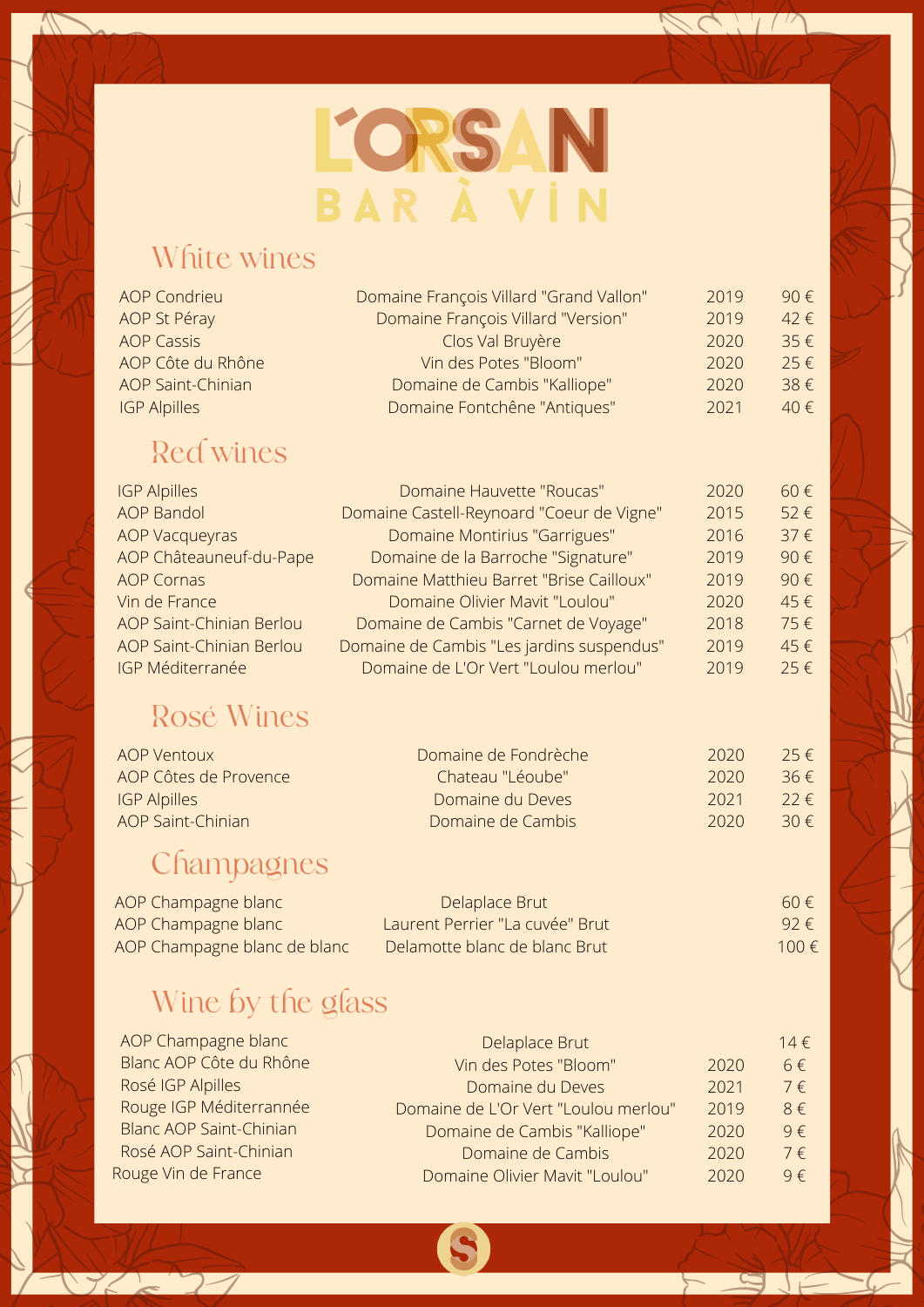# LORSAN

#### **Classic cocktails**

| Spritz: Aperol, Prosecco, fresh orange, Perrier                  | $\Theta \in \Gamma$ |
|------------------------------------------------------------------|---------------------|
| <b>Gin tonic</b> : Gin Hendrick's, Tonic lime, juniper berries   | $Q \in$             |
| Mojito : White Rhum, fresh mint, lime, Angostura Bitter, Perrier |                     |
| Bloody Mary : Vodka, tomato juice, lemon juice, tabasco,         | $12 \in$            |
| Westchester sauce, celery salt                                   | $12 \in$            |
|                                                                  |                     |

#### **The signatures**

 $\sqrt{22}$ 

| Bocalada : Dark rum, vanilla syrup, coconut cream, pineapple juice         | $12 \in$ |
|----------------------------------------------------------------------------|----------|
| <b>Bramble</b> : Gin Hendrick's, lemon juice, cane sugar syrup, blackberry | $12 \in$ |
| cream                                                                      |          |
| Sugar crush : Vodka, raspberry puree, raspberry liqueur, lemon juice       | $13 \in$ |
| cranberry juice                                                            |          |
| L'Insolence : Gin Hendrick's, lime juice, lemongrass syrup, lychee juice,  | $14 \in$ |
| basil, Angostura Bitter                                                    |          |
| Fond de cale : Whisky, hazelnut syrup, pineapple juices, lemon juice,      | $14 \in$ |
| Angostura Bitter                                                           |          |
| Sofeif de mes nuits : Dark rum, strawberry/ raspberry / peach              | $14 \in$ |
| liqueur, apricot, pineapple juice / cranberry juice                        |          |
| <u>Alcohol-free</u>                                                        |          |

**Virgin mojito** : Fresh mint, canesugar,brownsugar, lime, Perrier Welcome to the jungle<sup>:</sup> Lychee / apple / lime juice, basil syrup 8 €

S

8 €

 $\Box$ 

 $\leftarrow$ 

SC. Th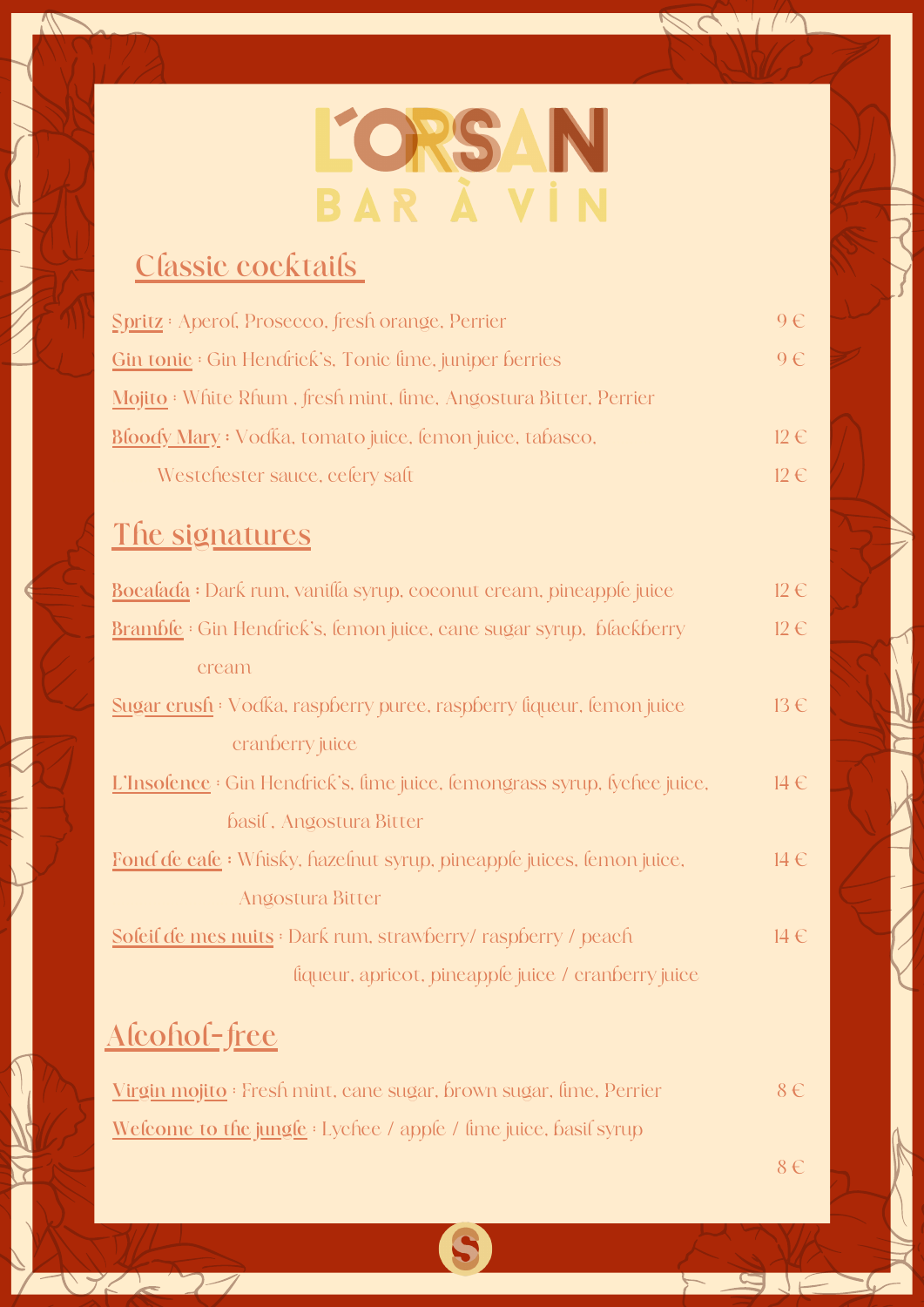

RC. 1/2

 $F = \sqrt{2}$ 

#### **Alcohol**

| Whisky Monkey Shoulder       | $\Theta \in$ |
|------------------------------|--------------|
| Whisky Ailsa Bay             | $10 \in$     |
| <b>Whisky Oban Scotch</b>    | 14€          |
| Whisky Japonais Nikka        | $12 \in$     |
| Gin Hendrick's               | $10 \in$     |
| <b>Tequila Silver Patron</b> | $14 \in$     |
| Rhum Secha Silva             | $10 \in$     |
| Vodka Bio                    | 7€           |
| <b>Cognac VSOP</b>           | $10 \in$     |
| Limoncello                   | $6 \in$      |
| Pastis                       | $6 \in$      |
| Ricard                       | ճ €`         |
|                              |              |

#### **Beer** *Bottle*

| Craft Beer du Mont Ventoux | $5 \in$ |  |
|----------------------------|---------|--|
|----------------------------|---------|--|

#### **Appetizer**

 $\sqrt{22}$ 

| <b>Black olives tapenade</b> | $8 \in$      |
|------------------------------|--------------|
| Argan oil hummus             | $8 \in$      |
| Farm pig pate                | $\theta \in$ |
| <b>Buff Sausage</b>          | $9 \in$      |

S